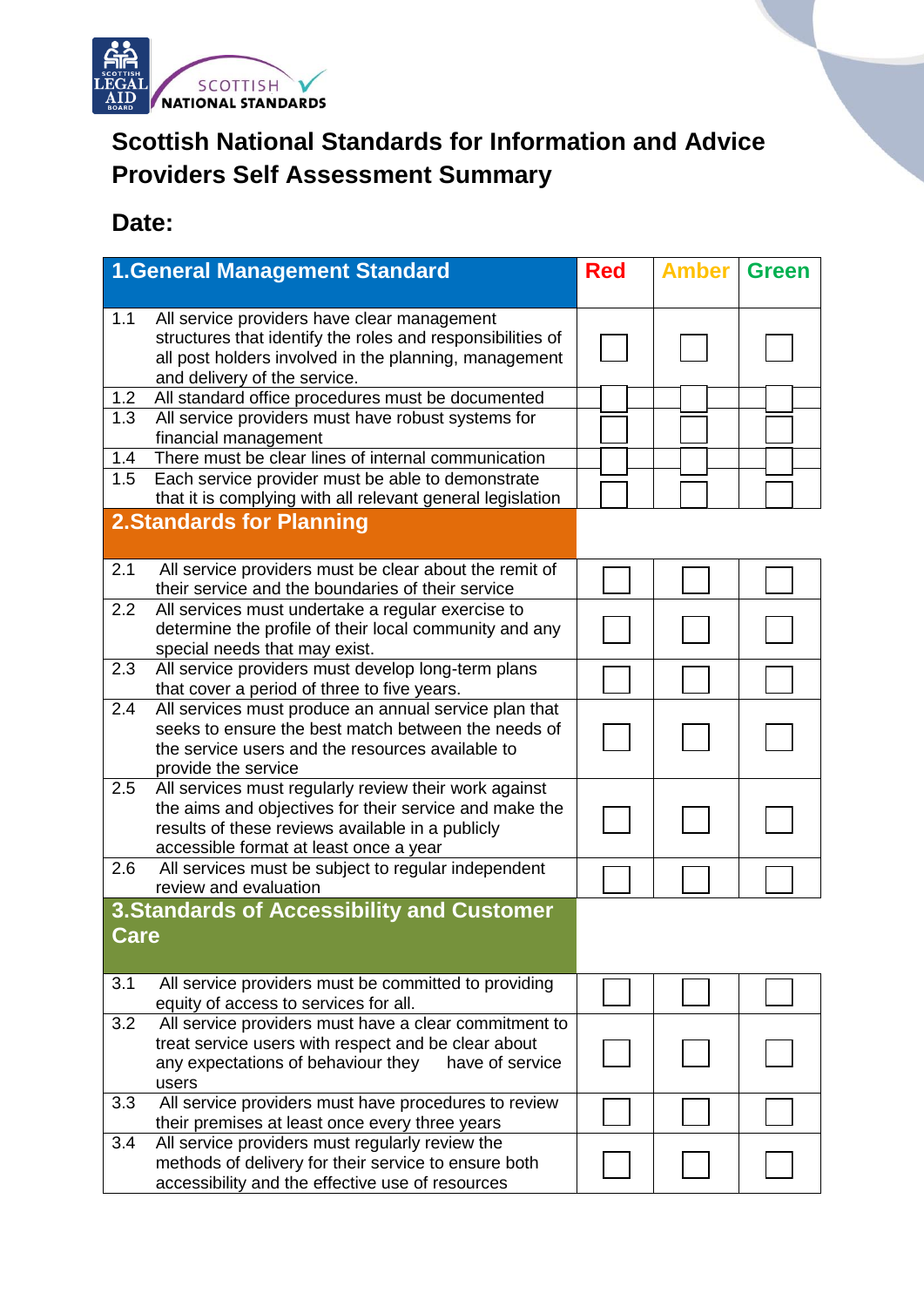

| 3.5  | All service providers must regularly review their hours<br>of service to ensure that these meet the needs of their |  |  |
|------|--------------------------------------------------------------------------------------------------------------------|--|--|
|      | current and potential service users                                                                                |  |  |
| 3.6  | All service providers must ensure that potential                                                                   |  |  |
|      | service users are aware of the service that is provided                                                            |  |  |
| 3.7  | All service providers must be able to provide                                                                      |  |  |
|      | information in a range of formats that are appropriate                                                             |  |  |
|      | to the needs of disabled people and the local                                                                      |  |  |
|      | community                                                                                                          |  |  |
| 3.8  | Services must not disadvantage those users whose                                                                   |  |  |
|      | first language is not English. All type II and III<br>services must have access to interpreters in                 |  |  |
|      | appropriate languages and clear procedures for the                                                                 |  |  |
|      | use of interpreters.                                                                                               |  |  |
| 3.9  | All service providers must have effective and                                                                      |  |  |
|      | appropriate policies on confidentiality and access to                                                              |  |  |
|      | information                                                                                                        |  |  |
|      | 3.10 Service providers must have procedures for the safe                                                           |  |  |
|      | maintenance of files and for file destruction.                                                                     |  |  |
| 3.11 | Service providers must have an effective complaints                                                                |  |  |
|      | procedure and adequate insurance to provide rights of                                                              |  |  |
|      | redress                                                                                                            |  |  |
|      | 3.12 All service providers must have procedures that                                                               |  |  |
|      | actively encourage feedback from service users                                                                     |  |  |
|      | <b>4. Standards for Providing the Service</b>                                                                      |  |  |
|      |                                                                                                                    |  |  |
|      |                                                                                                                    |  |  |
| 4.1  | All service providers must provide an independent                                                                  |  |  |
|      | service that can represent the interests of their service                                                          |  |  |
|      | users.                                                                                                             |  |  |
| 4.2  | All services must have arrangements to ensure that                                                                 |  |  |
|      | their service has up to date reference materials and                                                               |  |  |
|      | appropriate journals                                                                                               |  |  |
| 4.3  | All service providers must maintain regular contact                                                                |  |  |
|      | and liaison with other providers in the locality.                                                                  |  |  |
|      | Referral agreements must be established between                                                                    |  |  |
|      | agencies to ensure that service users receive a<br>consistent and seamless service                                 |  |  |
| 4.4  | Type II & III services must have systems that ensure                                                               |  |  |
|      | that service user information and case files are well                                                              |  |  |
|      | organised.                                                                                                         |  |  |
| 4.5  | Type II & III services must have a casework                                                                        |  |  |
|      | procedure that can be applied consistently to all                                                                  |  |  |
|      | service users.                                                                                                     |  |  |
| 4.6  | Type II & III services must ensure that the casework                                                               |  |  |
|      | files of individual advisers are subject to suitably                                                               |  |  |
|      | qualified, independent review.                                                                                     |  |  |
| 4.7  | All service providers must have robust means of                                                                    |  |  |
|      | recording service-wide activity and service use.                                                                   |  |  |
|      | <b>5.Standards Around Competence</b>                                                                               |  |  |
|      |                                                                                                                    |  |  |
| 5.1  | All service providers must have a clear commitment to<br>equal opportunities in employment practice                |  |  |